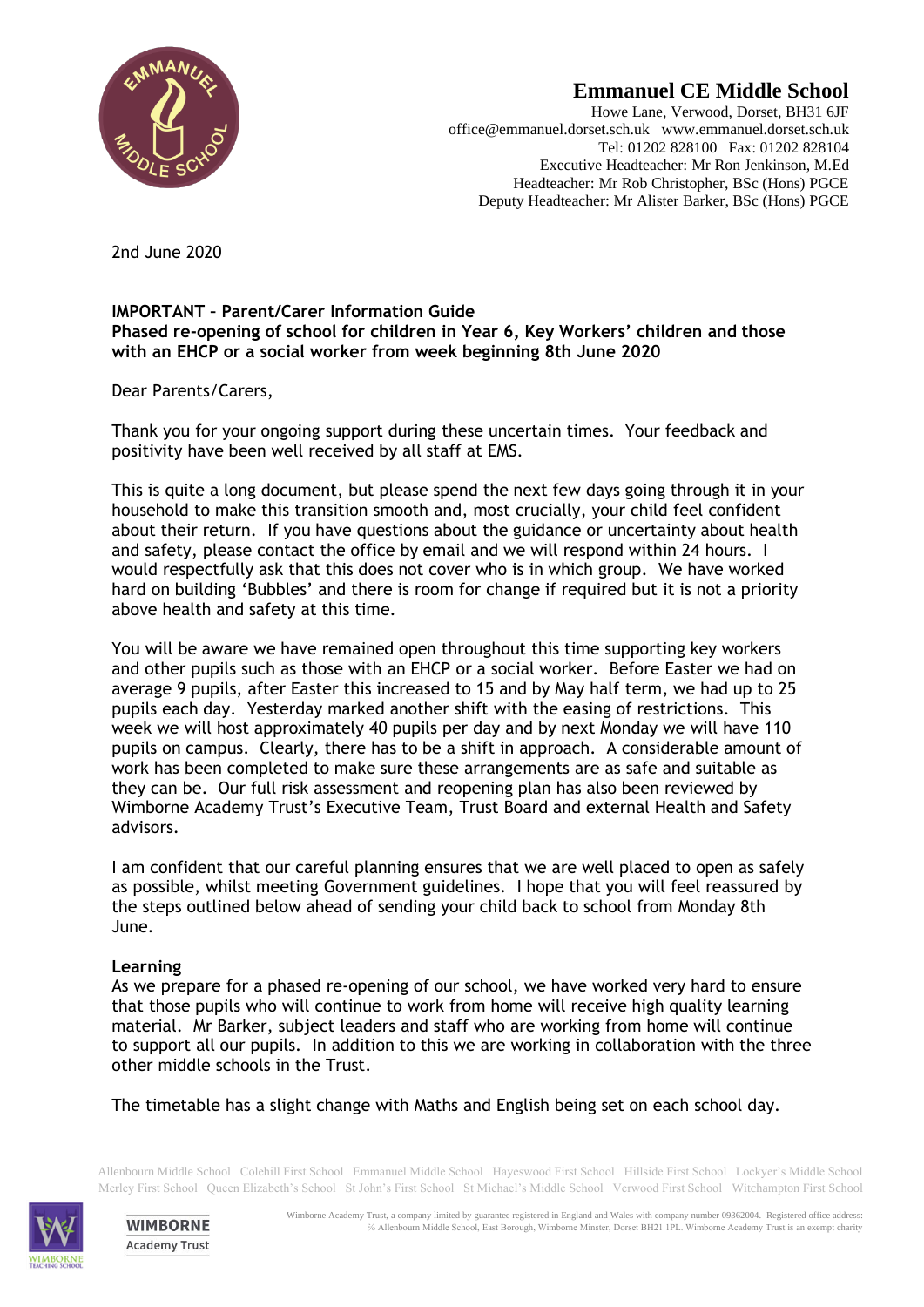

# **Class Organisation and the School Day**

As you are aware, we have reduced groups to a maximum size of fifteen in accordance with Government guidance provided to schools. Most of our classrooms will fit 12 pupils whilst adhering to the two-meter rule. All children have been placed in a Bubble. Children and staff will remain in these Bubbles at all times, including break and lunchtime. They will never mix with pupils or staff from other Bubbles. You will note that children have also been allocated an arrival and departure time to and from school. It is imperative they do not miss these times. Pupils will be met at the gate and guided to their 'pod' area on the field. The 'pod' is a large space made exclusively for the group and will be used for break, lunch, PE and any fire drills.

Initially each Bubble will have the equivalent of two full time staff members. Please note that we will not be able to maintain this provision if pupil numbers increase. The table below identifies staffing for each Bubble along with rooms and arrival / departure times. Pupils should only use entry/exit points listed when directed by a member of staff:

| Group:       | Room:            | Staff:                                                                     | Start / End time:     | Entry/Exit<br>Point |
|--------------|------------------|----------------------------------------------------------------------------|-----------------------|---------------------|
| Key Worker 1 | R <sub>10</sub>  | Mrs Weir, Mrs Stocks, Mrs<br>Johannesen<br>and<br><b>Mrs</b><br>Richardson | 8.10am / 3pm          | <b>Sports Hall</b>  |
| Key Worker 2 | R <sub>12</sub>  | Mr Brenton, Mrs Thompson<br>and Mrs Hassell                                | 8.10am / 3pm          | <b>Sports Hall</b>  |
| Key Worker 3 | R <sub>18</sub>  | Miss Howe and Mr Brennan                                                   | 8.10am / 3pm          | <b>Sports Hall</b>  |
| Key Worker 4 | ICT <sub>1</sub> | Mr Foord and Mrs Whiteman                                                  | 8.10am / 3pm          | <b>Sports Hall</b>  |
| Key Worker 5 | R <sub>1</sub>   | Stinson<br>Miss<br><b>Mrs</b><br>and<br>Howieson                           | $8.20$ am / $3.10$ pm | Year 5              |
| Key Worker 6 | R <sub>3</sub>   | Mrs Prestage, Mrs Parker,<br>Mrs Almond and Mrs Stevens                    | 8.20am / 3.10pm       | Year 5              |
| Key Worker 7 | R <sub>5</sub>   | Anderson<br><b>Mrs</b><br>Mrs<br>and<br>Whittingham                        | 8.20am / 3.10pm       | Year 6              |
| Yr 6 Class 1 | R <sub>16</sub>  | Humphries<br><b>Mrs</b><br>Mr<br>and<br>Holloway                           | $8.40$ am / 2.20pm    | Sci/Year 8          |
| Yr 6 Class 2 | R7               | Mr Cotton and Mrs Childs                                                   | $8.50$ am / 2.30pm    | Year 6              |
| Yr 6 Class 3 | R <sub>13</sub>  | Mrs Stewart, Mrs Williams<br>and Mrs Middleton                             | $8.40$ am / 2.20pm    | Sci/Year 8          |

*Please note that changes to this provision may occur at any time.*

Below is an example timetable for pupils working in school

| Time:               | Task:                                      |  |
|---------------------|--------------------------------------------|--|
| Arrive: 10 min slot | Register - hand wash - prepare workstation |  |
| Session 1: 50 mins  | English                                    |  |
| Session 2: 50 mins  | Maths                                      |  |
| Break: 20 mins      | Field - allocated Pod                      |  |
| Session 3: 50 mins  | Foundation subject                         |  |
| Session 4: 50 mins  | Foundation subject / Class read / Worship  |  |
| Lunch: 50 mins      | Eat in classroom and Pod                   |  |
| Session 5: 50 mins  | PE / Games / Leisure                       |  |
| Depart: 10 min slot | Clear workstation                          |  |

Wimborne Academy Trust, a company limited by guarantee registered in England and Wales with company number 09362004. Registered office address: ℅ Allenbourn Middle School, East Borough, Wimborne Minster, Dorset BH21 1PL. Wimborne Academy Trust is an exempt charity.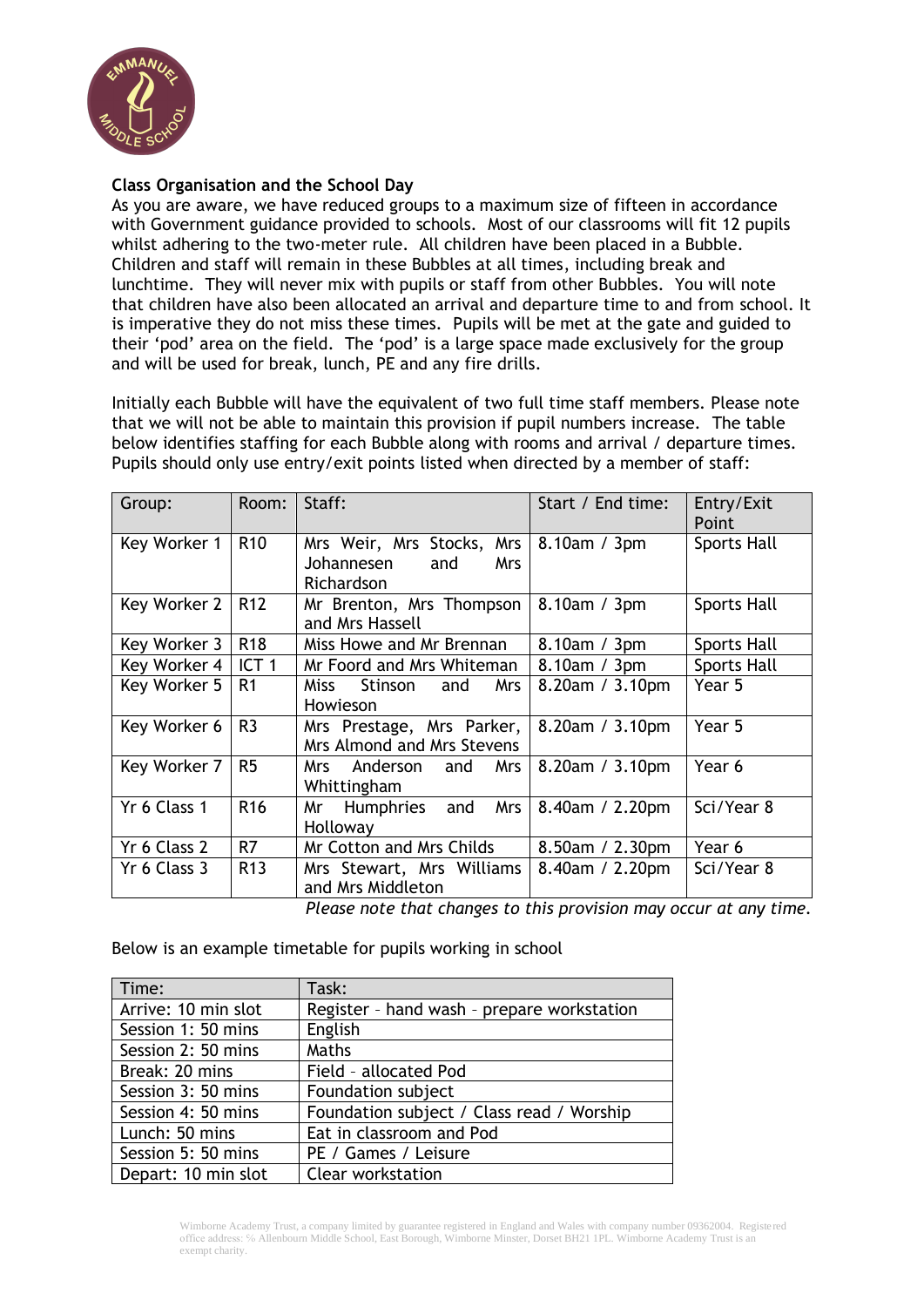

In our experience from delivering key worker provision, children benefit from the structure of a normal school day. Whilst we will adapt our curriculum to offer outdoor time and well-being activities, children will be undertaking as normal a school day as possible. We plan to also be flexible in our approach to support the children as they return.

## **Important Notes regarding Bubble Group organisation and the school day**

- a. Any parents/carers now wishing to send their child back to school will only be able to do so after e-mailing the school office, [office@emmanuel.dorset.sch.uk](mailto:office@emmanuel.dorset.sch.uk) who will make arrangements with a senior member of staff. New pupils returning will only be able to return on a Monday. **Any new pupils requesting a return now cannot return until Monday 15th June**. Requests to return on a Monday must be made by midday on the previous Wednesday. Any parents who have already notified us (by completing the online form provided last month) that their child will be returning to school on Monday  $8<sup>th</sup>$  June will receive a separate ParentMail message informing them of their child's group. Keyworker/vulnerable families have already been informed of their groups and we would ask those parents to continue to complete the ParentMail Register for attendance.
- b. **Siblings must be in Bubbles together** and we are unable to accommodate any other arrangements.
- c. **Children will not change clothes on site at any time.** It is our preference that pupils wear their PE kit as much as possible. Full school uniform is the other option with trainers.
- d. Individual desks will be provided for pupils along with basic equipment: pen, pencil, rubber, ruler and book. On a Friday, pupils may bring in colouring pencils for art.
- e. Keyworker group pupils to bring headphones to be used for Hegarty maths.
- f. A fire drill will be completed on Monday  $8<sup>th</sup>$  June.
- g. Regular hand washing sessions form a key part of our daily timetable.

#### **Behaviour and expectations of your child**

It is imperative that pupils returning to school maintain the same high standards of behaviour and conduct that we would always expect from them. We will ensure a wellsupported return for pupils driven by our school's values and ethos. However, any pupils who are unable to follow the rules to keep themselves and others safe, will not be able to remain in school and parents/carers would be expected to collect their child immediately.

Important Action: A copy of our COVID-19 school closure arrangements for Behaviour can be found at the end of this guide and must be read alongside your child. It is also available on the school website.

#### **Arriving for School each day**

It is essential that children arrive and leave school in a timely fashion in line with the timings provided above to ensure that we maintain the integrity of our Bubbles at all times. Parents/carers are responsible for ensuring that their child does not mix with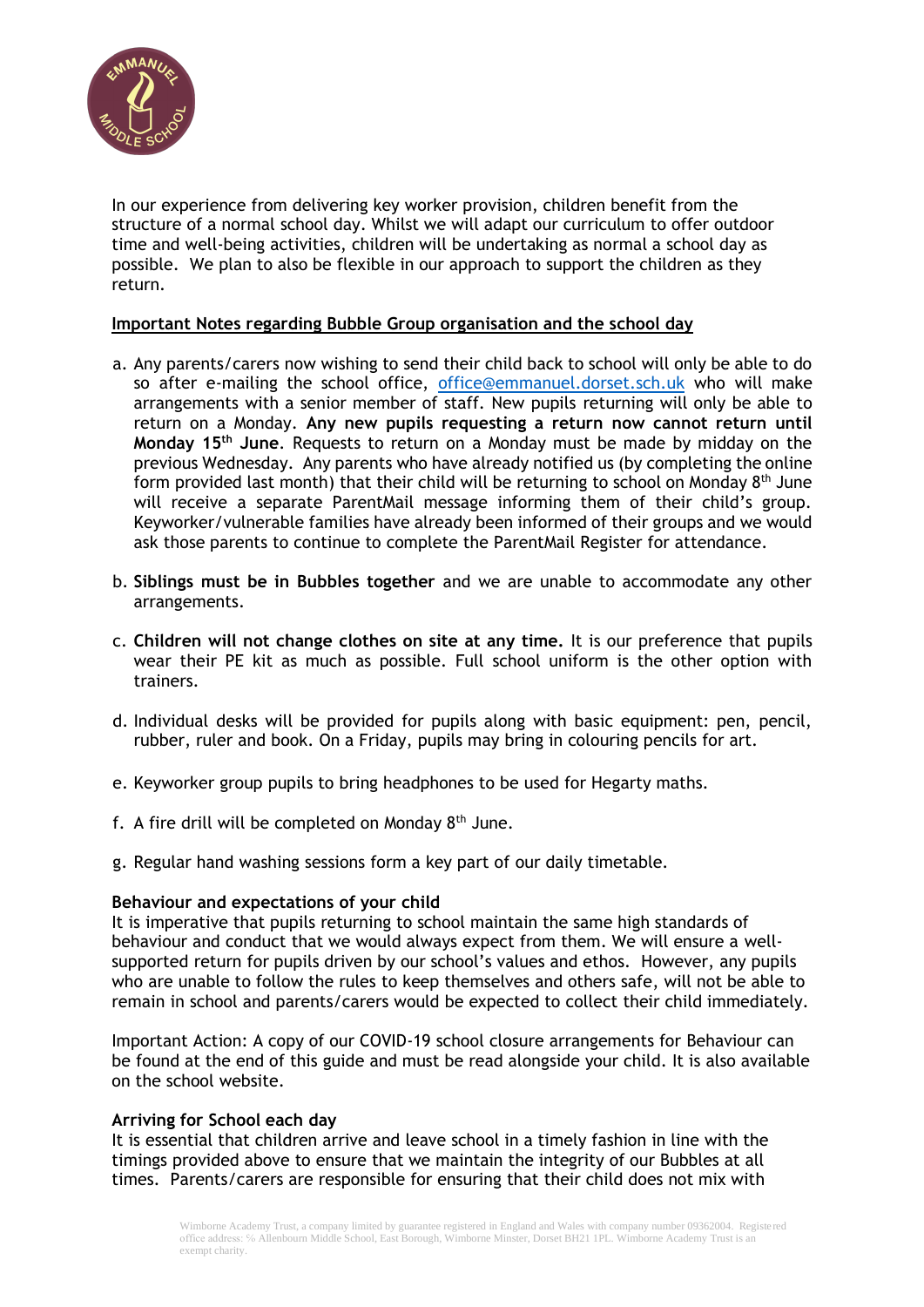

pupils from other Bubbles, or adults, on their journey to and from school. Parents are not to enter the school site unless it is an emergency and they have been asked to do so by a member of the Senior Leadership Team. We ask that no more than one adult per family is involved in pick-up.

## **Attendance**

Normal attendance procedures will resume for all pupils in school from Monday 8th June 2020. If we are expecting your child in school and they will not be attending, please ensure that you contact the school absence line as soon as possible to notify us of your child's absence from school providing full and clear reasons for this absence.

## **Uniform**

As stated before and above, it is our preference that pupils wear their full school PE kit as we will spend as much time outside and active as possible. It is fine for pupils to wear their school uniform with trainers.

## **Lunch Arrangements**

All children will require a daily packed lunch. These will be eaten in the classroom at children's allocated desks. The lunch box will be stored under the pupils' chairs. Families who are entitled to received free school meals will continue to receive vouchers under the Government's scheme.

## **Bags**

There is limited space in classrooms and most items will be provided by the school. Pupils will not have access to pegs and cubby holes for storage, therefore, only a small bag is required that can be placed under their chair.

#### **Water Bottle and Sun Cream**

Please continue to send you child into school with a water bottle. This will be placed on their allocated desk. We ask parents to apply an all-day sun cream before arrival to school. This is especially important as we hope to use outside spaces wherever possible. If you wish to send in additional sun cream then you may, but we ask that it is clearly labelled with your child's name. This will stay on their school desk next to their water bottle. Children need to be able to independently apply this. It is also a good idea to provide a sun hat that can be worn when outside.

#### **Equipment**

All children will be provided with their own clear wallet and workbook complete with useful equipment such as pens, pencils, rubber, ruler and white board markers. This removes the need to share these tactile resources. These items will remain in school on your child's desk at all times. Please do not send children into school with any other items (other than colouring pencils on a Friday).

#### **Toilets**

Each Bubble will have an allocated set of toilets to use. Cleaning staff will be keeping these clean constantly throughout the day.

## **Teacher Communication**

Please avoid all face to face communication with staff and instead share communications through the school office using the office@emmanuel.dorset.sch.uk e-mail address or by calling the school telephone number that will be manned from 8:30am to 3:20pm daily.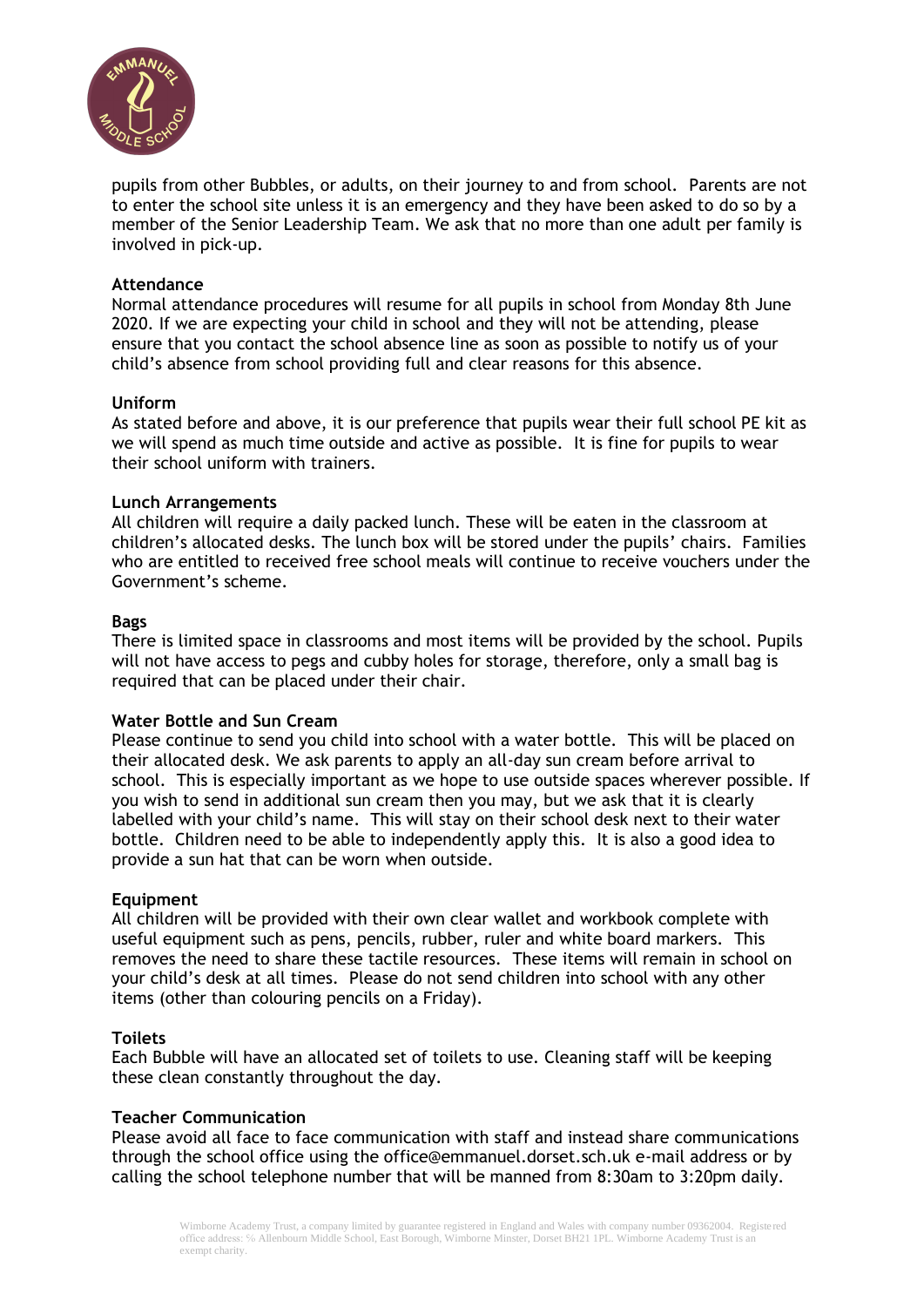

## **Site Appearance**

When children arrive on 8th June, the site will look the same as normal but with some modifications to keep everyone safe. Appropriate signage has been put in place and furniture around the school and in all teaching areas, has been reduced significantly.

## **Travel and Car Park**

Where possible please cycle, walk or scoot to school. If you drive, please park and walk in where possible. There is no access to the school car park. Social distancing must remain a priority so please park appropriately.

## **Drop Off and Pick Up**

It is vitally important that parents/carers support us by making pick up and drop off as safe as possible. Start and end times have been staggered to help keep Bubbles isolated. By doing this it helps keep each Bubble as safe as possible. It is therefore vital that parents follow our guidance and do not socialise with families outside of their Bubble during drop off and pick up times.

- a. Unless it is unavoidable due to exceptional circumstances, **children should be dropped off and picked up by just one adult** without siblings.
- b. Please do not congregate on or near the school site for longer than 5 minutes before the designated school start time for your child.
- **c. Children MUST go straight to their Pod area when they arrive at school each day when directed to do so by a member of staff. They should arrive no more than 5 minutes before their day begins and will be met at their Pod by their Bubble teacher. They will then enter the school via their entry point.**
- d. The Senior Leadership Team will be present on the school gate and supported by colleagues but at a safe distance. Please respect our safety by staying at least 2m from staff at all times.
- e. When dropping off there will be clear markers on the path, using the right side of the campus only. Children must use these to help them remain 2m apart from others at all times.
- f. **At the end of the day staff will accompany children to their allotted exit point** and parents are asked to remain behind the drop off markings and outside of the school gates.
- g. **Punctuality is key in ensuring that the start and end of each school day works as planned**.
- h. If your child travels to and from school on their own, they will be expected to wait outside the gate with the parents and children at their allotted time. At the end of the day they will be walked to their exit point by their teacher and allowed to leave from there.
- i. Should any parent/carer deliberately not follow this guidance, placing others at risk, then consideration will be given to whether it is appropriate for their child to attend school at this time.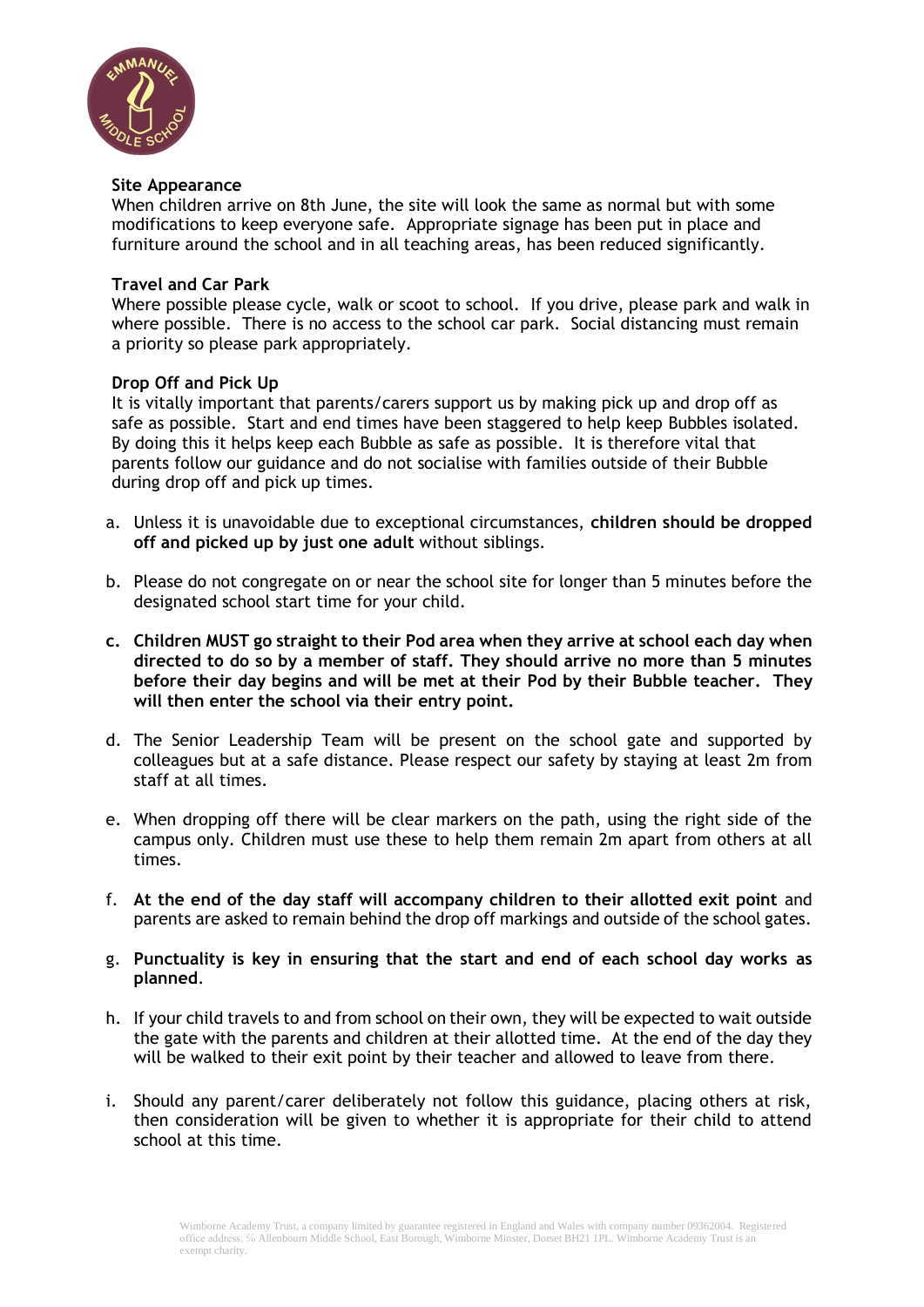

## **Late Arrivals**

It is essential that children arrive on time and within the given arrival time each day. If they are late, they will have to wait until other groups have completed their arrival slot. Our office remains closed to all visitors. Please do not bring late arrivals into our front office.

## **Early Pick Up**

If you need to collect a child earlier than their allocated collection time, then please contact our office team well in advance (01202 828100) to organise this. Access is not available via our front office as this will be closed, therefore early pickups are logistically difficult and should be avoided where possible.

#### **School Office**

The school office is closed to public access. Please make phone or email your primary method of communicating with the office team. Any items delivered to school must be left outside of the school reception entrance to be collected by a staff member.

## **PPE**

As per Government guidance, staff and children should not wear PPE to school. Our first aid staff will have the appropriate equipment required available to them. Please do not send your child into school with a mask or other PPE items without first discussing this with a member of the Senior Leadership Team.

If your child requires medical attention, we will do all we can to maintain social distancing. There may be occasions where this is difficult. In such cases we will use our professional judgement, including the use of PPE if we feel this is necessary, and seek guidance if required.

#### **Possible Coronavirus Diagnosis in School**

Should your child present possible symptoms of Coronavirus, a first aid trained member of staff will take them to our designated medical rooms. This member of staff will put on a pair of gloves, apron, a face mask and visor. We will take care to make sure this happens in a careful, kind and compassionate way. Should we have concerns that this child has symptoms we will call you and ask for immediate timely collection. We have an isolation room in place if required. Parents will need to book a test immediately and notify school of the outcome as a matter of urgency. These rooms will be cleaned as per guidance before another child uses this space.

If a child in your Bubble develops symptoms and is sent home, Government advice is the rest of the class remain in school until a positive result is confirmed. Should this be the case then the children and staff in the Bubble will be asked to remain home, request testing and self-isolate for 14 days.

#### **Medicines**

If your child normally has medicine in school and this was taken home in March, then please return this in a clear and labelled plastic bag to the class teacher on the first day back. We can only accept medicines for children where we already have a medical care plan and parental consent in place, for example Epipens. If your child has an asthma inhaler this should be carried by them in school.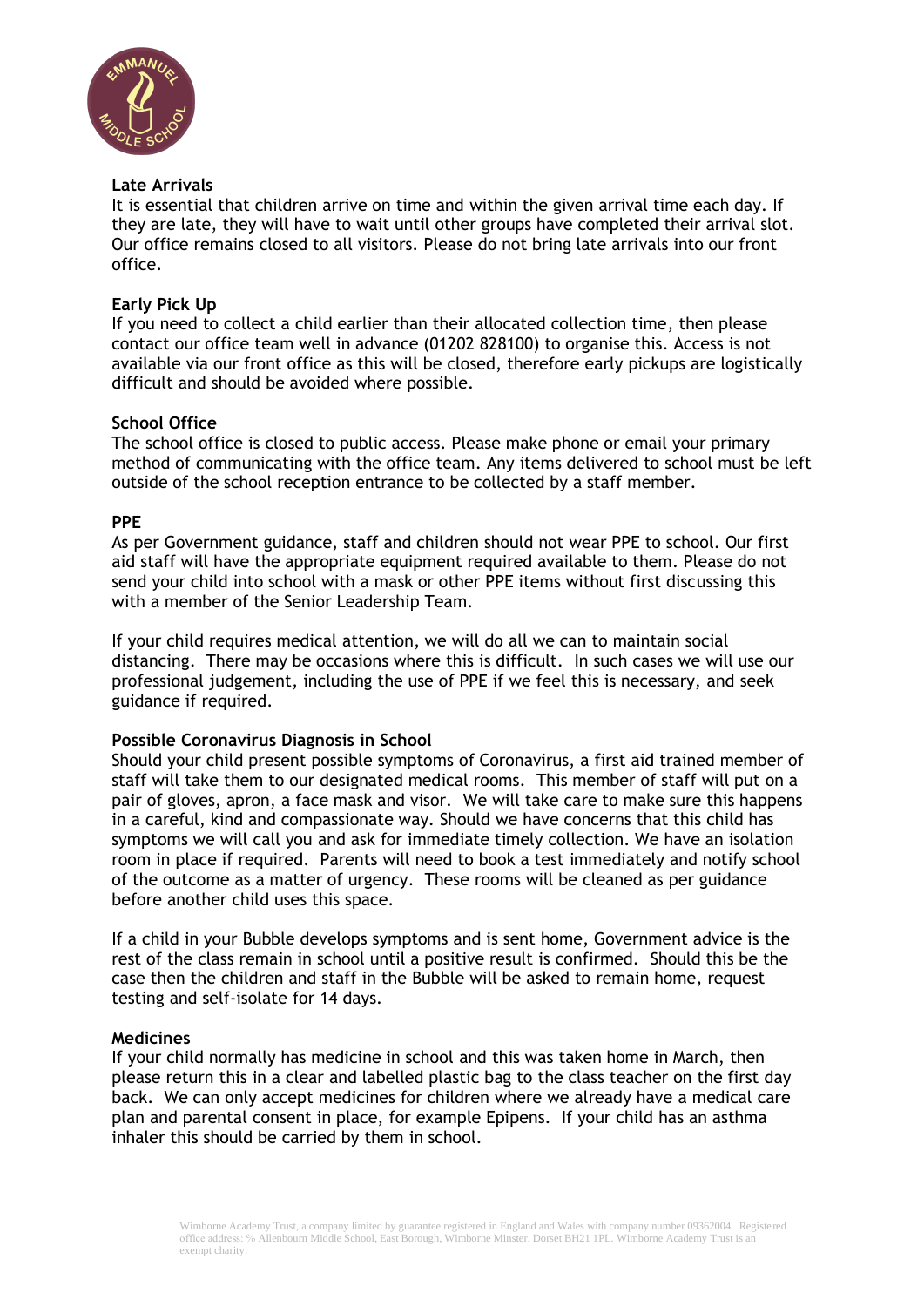

I am incredibly proud of how our school community has worked together in recent months. By continuing to work together we can ensure that our children receive the best possible support when in school or working from home. Now, as we move into this new phase of gradual reopening, this community support for our school values will stand us in good stead.

I expect our staff to take responsible steps to protect their Bubbles and themselves at all times following Government guidelines. I also fully expect parents and carers to support the arrangements outlined above as we continue a phased re-opening of our school in a safe and appropriate way.

As ever, I am very grateful to you all for your support at this time.

Best wishes,

Mr R Christopher Headteacher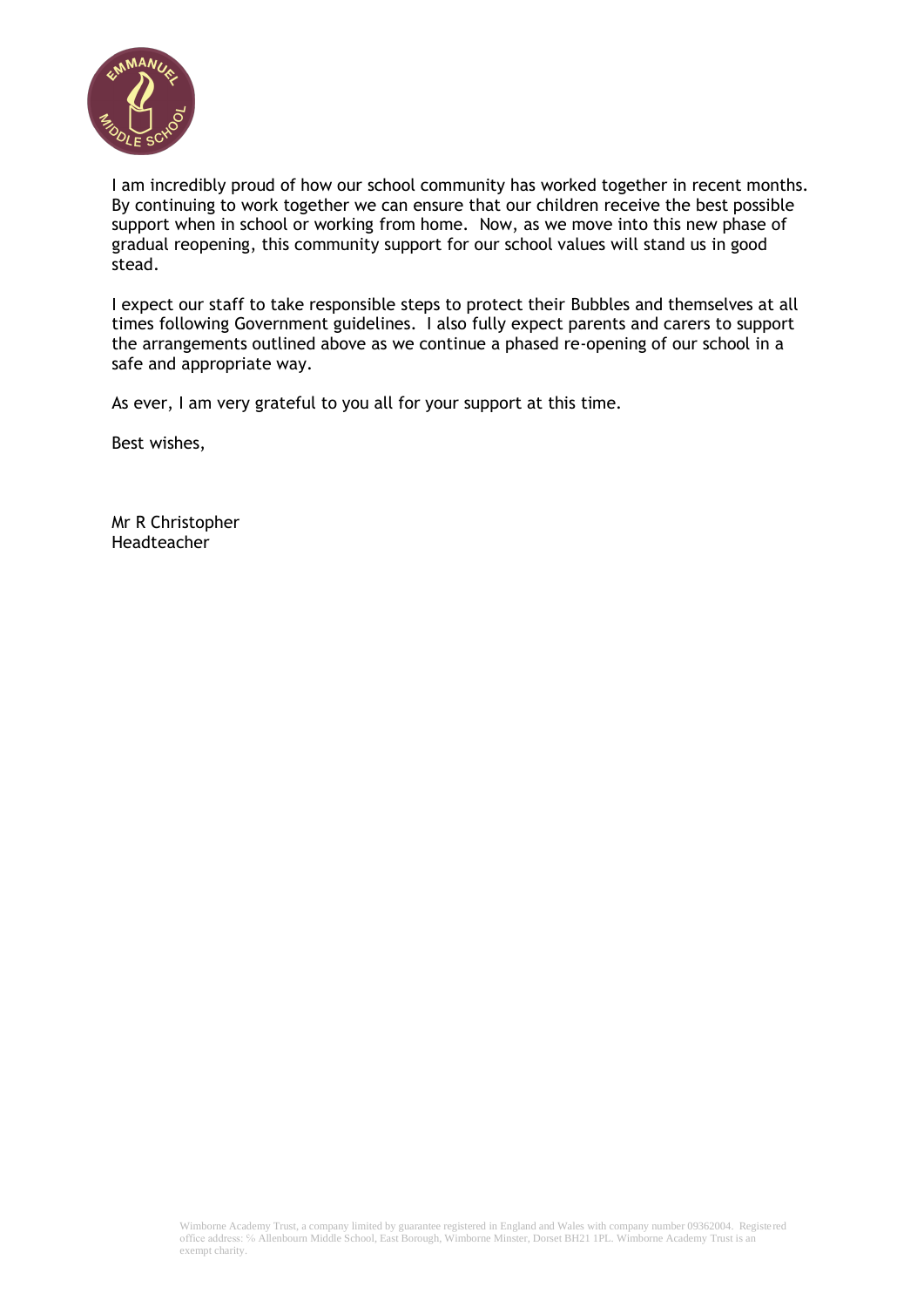

COVID-19 school closure arrangements for Behaviour

Emmanuel Middle School Howe Lane Verwood BH31 6JF

EMMANUEL MIDDLE SCHOOL: Policy owner: Emmanuel Middle School Date: 20.05.2020 Date shared with staff: 29/5/2020

# **Context**

From 20th March 2020 parents were asked to keep their children at home, wherever possible, and for schools to remain open only for those children of workers critical to the COVID-19 response - who absolutely need to attend.

Schools and all childcare providers were asked to provide care for a limited number of children - children who are vulnerable, and children whose parents are critical to the COVID-19 response and cannot be safely cared for at home. From 1st June 2020, schools are asked to prepare for the wider reopening of the school, initially to those children in years R, 1, 6 and to prepare for some face to face contact for years 10 and 12.

This addendum of the Emmanuel Middle school behaviour policy should be read in conjunction with the school's risk assessment and health and safety policy and contains details of our individual safeguarding arrangements in the following areas:

Although the trust behaviour and exclusion policies still stand, there are some more specific requirements relating to Covid 19. This is an addendum to the existing policy and remains in place until such times as it is safe to lift it.

We understand that this is an especially challenging time and support will be on offer to all pupils if required. However, all pupils and staff have the right to a safe and calm environment and so all pupils will be required to conform strictly to any measures which the school deem as important in minimising risk associated with Covid 19. These include:

- adhering to any altered routines for arrival and departure
- following school instructions on hygiene, such as handwashing and sanitising
- following instructions to ensure distancing, including at social times
- moving around the school as per specific instructions (for example, one-way systems, out of bounds areas, queuing)
- expectations about sneezing, coughing, tissues and disposal ('catch it, bin it, kill it') and avoiding touching your mouth, nose and eyes with hands
- an expectation that a child will tell an adult if they are experiencing symptoms of coronavirus
- rules about sharing any equipment or other items including drinking bottles
- amended expectations about breaks times, including where children may or may not play
- use of toilets

Wimborne Academy Trust, a company limited by guarantee registered in England and Wales with company number 09362004. Registered office address: ℅ Allenbourn Middle School, East Borough, Wimborne Minster, Dorset BH21 1PL. Wimborne Academy Trust is an exempt charity.